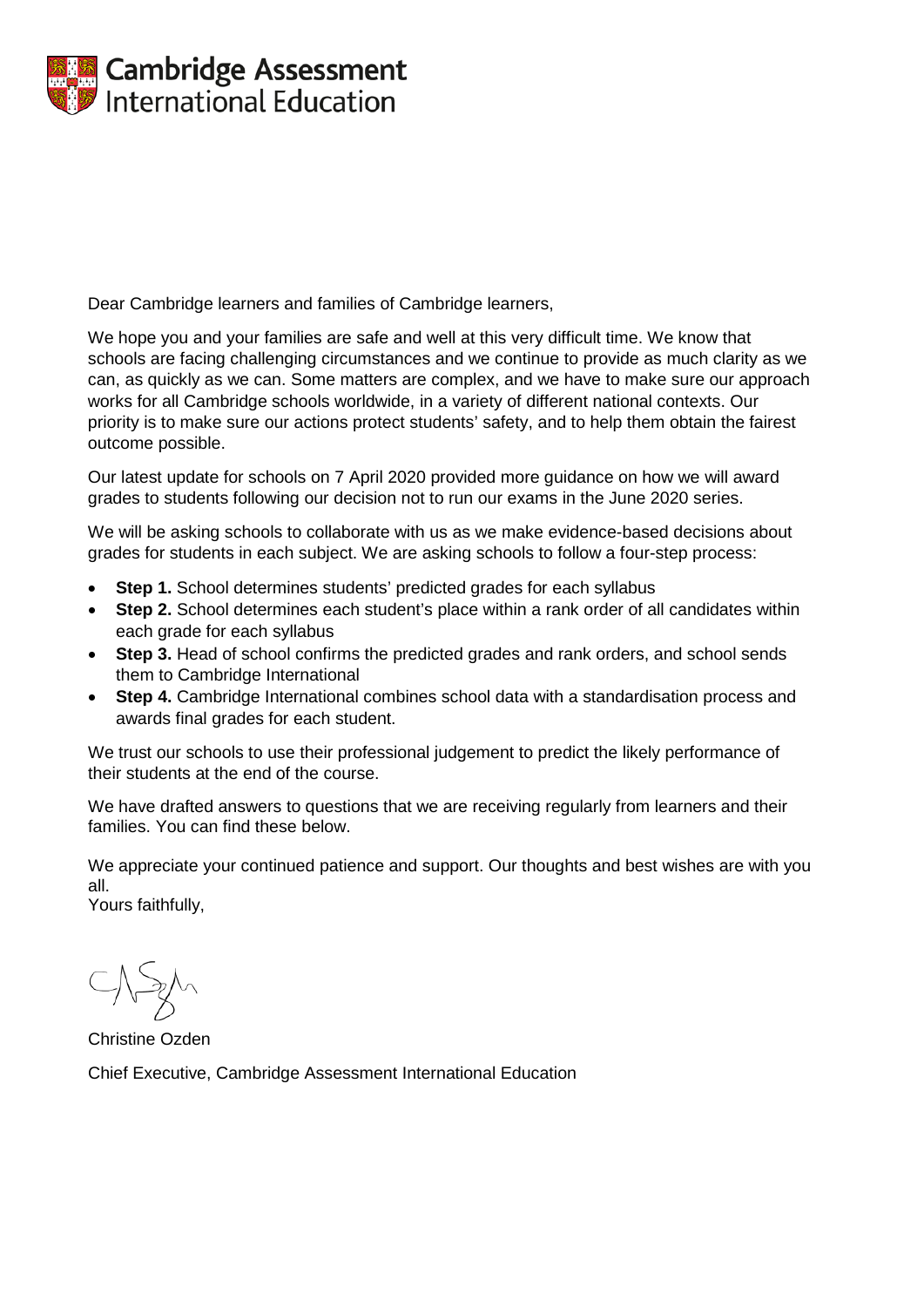## **Which qualifications will be included in this approach?**

We will follow this process to award grades for students who have been entered for Cambridge IGCSE, Cambridge O Level, Cambridge International AS & A Level, Cambridge IPQ or Cambridge Pre-U syllabuses in the June 2020 series.

### **How will schools predict grades?**

We are asking schools to use their professional experience to make a fair and objective judgement of the grade they believe students would have achieved had they sat their exams this year.

It is important that schools take into account the fullest range of evidence available to them when they predict students' grades - including non-exam assessment; the results of any assignments or mock exams; and any other records of student performance over the course of study. We are also asking schools to provide a rank order of students within each grade. This is because the standardisation process will need more information than the grade alone.

We have provided clear guidance to schools on the grading and rank ordering process to help staff in different schools take a common approach to assessing their students.

### **When and how will predicted grades be submitted to Cambridge International?**

We are working to adapt our IT systems to collect grades and rank orders in a way that is as simple as possible for schools. We will provide detailed instructions about how and when to submit the data as soon as possible. The deadline will not be earlier than 29 May 2020 and schools will have a window of at least two weeks in which to submit the data. In the meantime, we are advising schools on the next steps they need to take to give them the maximum possible time to prepare.

#### **Should my child's school be setting new work to inform the grade they submit?**

Schools are not required to set additional mock exams or homework tasks for the purposes of determining a predicted grade, although schools may find it necessary to do so. We trust schools to decide how best to gather evidence of students' performance.

#### **Will predicted grades supplied by schools be accurate?**

School-based assessment already has an important role in Cambridge International qualifications. In an unprecedented situation such as this, schools are best placed to judge the likely performance of their students if courses had been completed as normal.

#### **What if I am unhappy with the decisions my child's school has made?**

Please speak to your child's school if you are unhappy with any decisions they have made. Schools know their students best, so any concerns about such decisions must be raised as part of discussions between students, parents and the school itself.

In addition to this, Cambridge International does not communicate directly with students about the administration of exams. Each school should communicate with students directly on such matters.

We advise you to raise any concerns with your school.

## **Will students see the predicted grades their school or college submits?** No. We are instructing schools not to share predicted grades or rank orders with students or families before